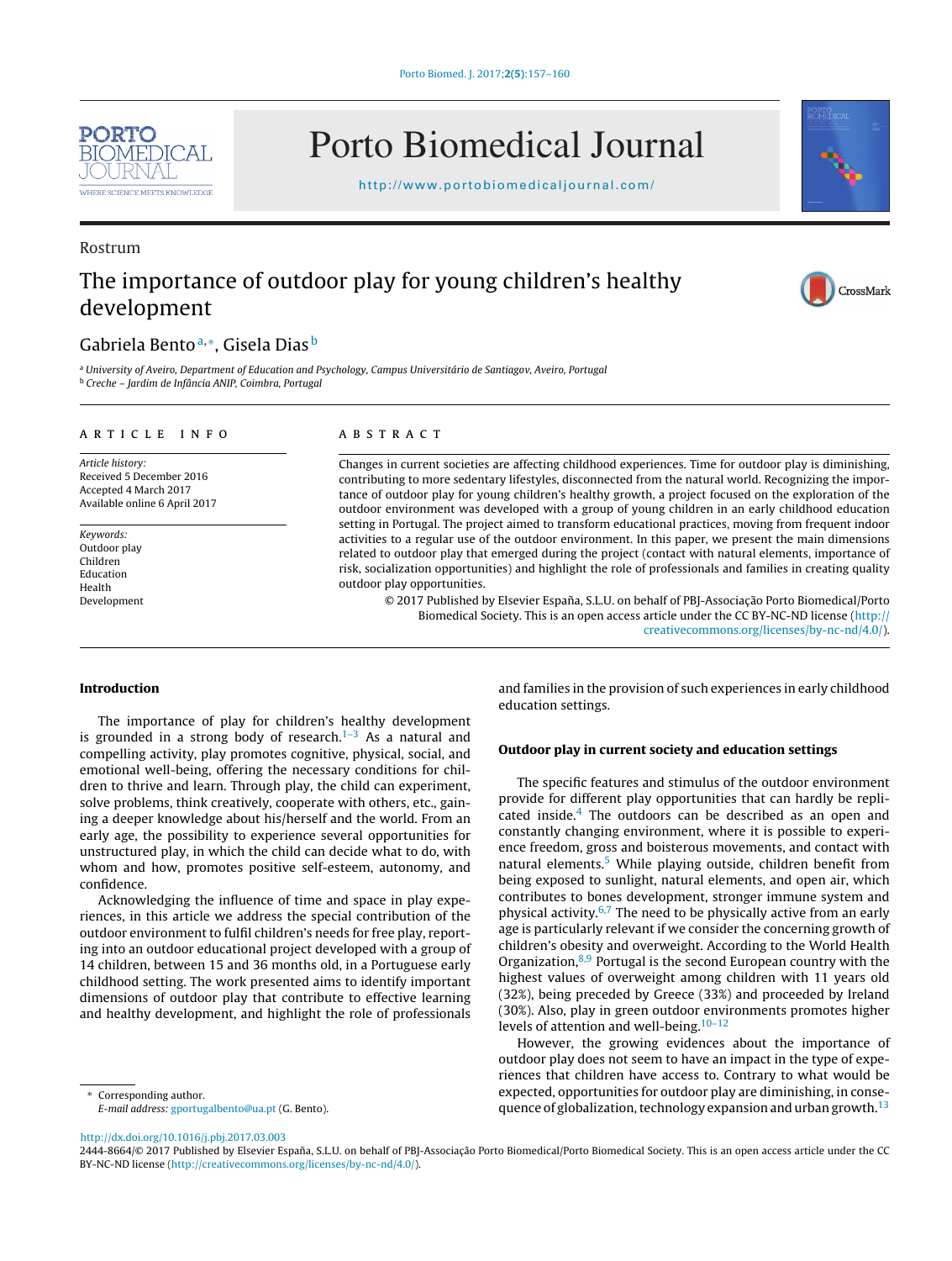A growing culture of fear about the possible accidents that might happen affect parent's and professionals attitude towards outdoor play, so children tend to be kept inside, occupied with structured activities, and controlled by adults. $3,14,15$  Possible hazards, interactions with strangers and car traffic are the most frequent factors mentioned by parents for not letting their children play outside, even though they acknowledge the importance of such experiences.<sup>13,16</sup> According to Gill,<sup>[14](#page-3-0)</sup> these fears are often brought by misinterpretations of reality, without having a real expression in society. For example, the fear about child's abduction is not linked to an increase in these type of crimes, although a greater emphasis is given to these situations by social media.

Adding to this, there is a concern to occupy children during the day, considering that most parents work long hours and want to guarantee the best opportunities for children to acquire different skills and knowledge. Academic activities and sports often occupy children's time to play freely. Going from one activity to another, children tend to be transported by car, without experiencing the outdoor environment through the interaction with the community. $17,18$ 

In this scenario, there is a need to raise general awareness regarding children's right to play outdoors, as well as its potential in supporting children's well-being, learning and development. Acknowledging the time children spend in educational settings, concerns about the time and space to play outside should be integrated in education planning and intervention, starting in day-care and kindergarten. In Portugal, research shows that early childhood education is too centred in what happens inside the activity room, wrongly considering that the outdoor environment serves merely as recess time, during which children can stretch their legs and expend their energy.<sup>[19–23](#page-3-0)</sup> A recent study focused on the use of outdoor spaces in four Portuguese kindergartens showed that the number of times children go outside is very reduced, especially in the winter months. Children tend to spend long periods in closed environments, more exposed to disease contamination and saturated air. $^{24}$  Also, the time spent outside was often insufficient, varying between 16 and 30 min. This is a very short period for children to take advantage of the benefits related to outdoor play, being recommended a minimum of 40 min, per day[.7](#page-3-0)

#### **The outdoor education project**

With the desire of offering a different educational response to young children and acknowledging the importance of the outdoors for learning and development, a Portuguese early childhood a Portuguese early childhood centre took the initiative of implementing an innovative outdoor education project, going against the tendency of keeping children inside. During a period of three years, the setting located in a rural area in the centre of Portugal, catering for children from 4 months to 10 years of age (from 6 to 10 years old children attend an after school service), introduced gradual changes in pedagogical practices, in order to create quality outdoor play opportunities for children.

Despite having a large and well equipped outdoor area, with natural elements and different type of structures to promote play, in the beginning of the project the children did not used the outdoors regularly. The professionals perceived the indoor environment has being more secure and comfortable, so they avoided going outside for long periods. They were also afraid about possible accidents or diseases that might affected children, fearing for negative reactions from the families.

To overcome these obstacles, a methodology close to actionresearch was adopted to facilitate practices' transformation, which included teachers' training in outdoor play, regular team meetings and observations of children's play. In this way, problems that emerged were interpreted as mile stones in the process of improving educational practice and specific strategies were experimented to achieve a solution.

This outdoor project directly involved all the early childhood teachers of the institution (5 women) and, indirectly, the board of the setting, other professionals, families, community members and, of course, the children. In this paper, the experience of one of the groups, with 14 children between 15 and 36 months old will be shared.

Through qualitative data collection techniques, such as observations, written records, videos and photographs focused on children's outdoor play, three dimensions were identified as key to promote learning and development: contact with natural elements; importance of risk; socialization opportunities. The analysis of each dimension will take in consideration current international literature. Also, these three components of outdoor play can only be fully developed if children are accompanied by attentive and responsive adults, concerned with their needs and interests. $25,26$ The role of professionals and families in this project is also presented, considering that cooperation between adults is an important aspect for the success of outdoor play experiences.

#### Promoting learning and development outside

#### Contact with natural elements

The outdoor environment offers unique stimulus that capture children's attention and interest. Sticks, rocks, flowers, soil, water, etc., are explored with curiosity and drive to learn, as they offer countless possibilities for play. As White<sup>27</sup> states, natural elements are open-ended materials, that can respond to children's imagination and needs. In this process of reinvention and assigning new meaning to objects (e.g. a stick can be a gun, a boat or a pen), it is possible to mobilize skills related to divergent thinking, creativity, problem solving, among others. The use of natural elements in children's play also creates a more sustainable strategy in what concerns resources provision. Natural elements are easy to find, cheap and they do not offer the limited options that commercial toys do. $28$ 

The exploration of natural elements is also important to capture children's attention to the richness and diversity of Nature. The sense of discovery and fascination influences meaningful learning and allows for the development of an emotional connection towards the environment. If we assume that attitudes of respect and care are more likely to emerge regarding something that is dear to us, than it is crucial to promote a sense of belonging and familiarity towards Nature from an early age to facilitate ecological and sustainable behaviours along life.

Through outdoor play and the exploration of natural elements, it is possible to promote education in its broadest sense. Activities related to playing with soil and water can serve as examples of learning opportunities in which concepts related to mathematics, science or language were promoted in an integrated way. As children filled and emptied containers, several times, they could explore notions related to weight, volume and time, and as they talked about what they were experiencing, new vocabulary was being acquired. Similar findings were found in other researches, showing, for example, children's ability to learn and employ mathematical products and procedures during outdoor play, using their body as a learning tool. $29,30$ 

It what concerns health, the interaction with natural elements such as the soil helps build immunity. Growing research has been showing the importance of experiences that promote the contact with "harmless microbes", that provide protection against diseases.<sup>[31](#page-3-0)</sup> Among the group we worked with, some children had respiratory and skin problems (e.g. asthma and eczemas), and going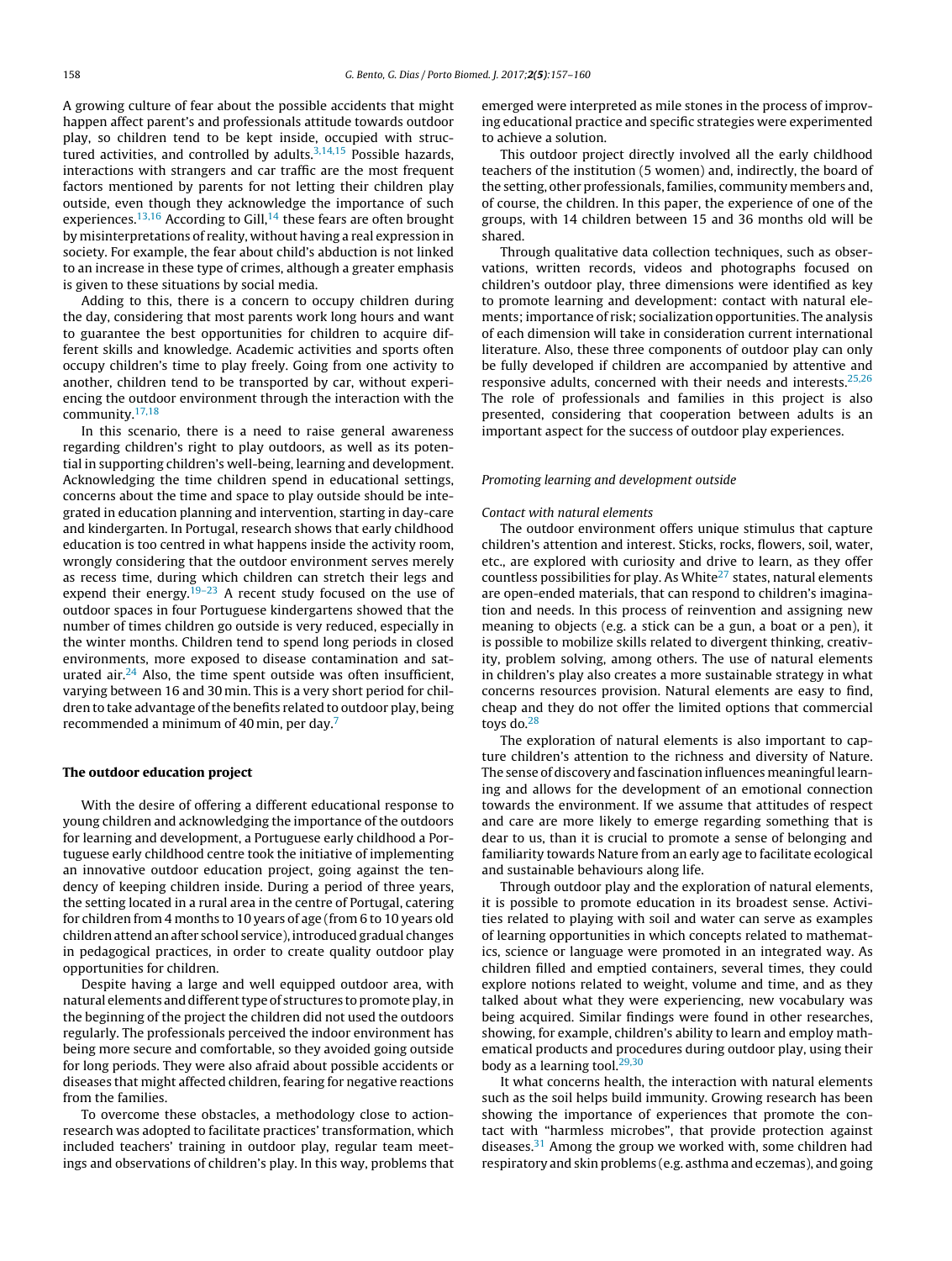outside often helped them deal with periods of aggravated symptoms.

#### Importance of risk

Today's society often neglects the importance of risk for children's learning and development. A culture of fear lead us to underestimate what children are capable to do, creating an even more "dangerous" learning environment, where children do not have the possibility to learn, by experience, how to stay safe.  $14,32$ It is essential to adopt a wider vision of risk, going beyond the possibility of accidents to consider the positive implications related to the feelings of success and happiness when a challenge or a new skill is mastered.<sup>[33,34](#page-3-0)</sup>

In the outdoor environment, opportunities to exceed personal limits often emerge in situations like climbing up a tree or using a tool. In risky play, the adult should interpret the signs of the child, giving the necessary support or space that he or she needs. From our experience and following other studies in this area, it is possible to state that risky play promotes important skills related to persis-tence, entrepreneurship, self-knowledge and problem solving.<sup>[35,36](#page-3-0)</sup>

During outdoor play, children should have the opportunity to experiment moments of failure and success, learning by trial and error. If we try to prevent all risky situations, children will not know how to deal with unpredictable environments and will lack the necessary confidence to overcome challenges in an autonomous way. During the project, we had different situations in which risk emerge, for example when wild mushrooms appeared in the garden, after a period of rain, and children were interested by that phenomena. In that situation, we could either prohibit the exploration or help children understand what was happening in the safest way possible. Choosing the second option, we told the children that it was very dangerous to eat the mushrooms and we gave them some tools to facilitate observation (e.g. magnifying glass and clamps). We always remain close to them, helping, and answering to the questions that emerged. If we had avoid going out because of the mushrooms or if we had ignored that situation, an important learning opportunity would have been missed.

#### Socialization opportunities

The environment created outside can offer interesting conditions for children and adults to show different aspects of their personality, which normally do not emerge during the time indoors. Following the findings of Maynard, Waters and Clement,  $37$  we have realized that outdoor play allows for a deeper knowledge about children, facilitating a more adequate educational intervention from the adult. Likewise, less conflicts occur during outdoor play and children tend to cooperate more with each other. $28,38$ The characteristics of the space (open and unpredictable) enable the development of joint goals between children, leading to experiences of companionship among peers. During outdoor play, children become teachers and learners, sharing their knowledge and skills to accomplish different tasks or challenges. In this process of cooperation, it is possible to develop empathy, as children begin to understand other's people feelings and needs. The crucial difference about socialization in the outdoor environment is that opportunities for interaction happen in a gradual way, giving children the possibility to choose the moments to connect with others or to play individually, without having to continually run into each other as it so often happens in close and exiguous rooms.

The interaction with adults also seem to be facilitated in the outdoor area. In different moments along the project, adults recognized that they felt more available to support children outside, where they felt relaxed and calm. This statement suggests that the outdoor environment is not only a healthy environment for children, but also for adults, where the levels of stress and anxiety seem to diminish. Other studies found evidences that support different models of interaction between adult and child during outdoor play, being more child-led, flexible and based on dialogue about chil-dren's discoveries and interests.<sup>[4,39,40](#page-3-0)</sup>

#### The role of professionals and families in the provision of outdoor play experiences

To develop quality outdoor practices, that can have a positive impact in children's health and development, it is fundamental to promote conditions for adults to feel comfortable and motivated during the time spent outside. Adult's involvement will influence the type of experiences that children have access to and how they incorporate new knowledge. From the experience acquired during the project it is possible to state that teamwork is a crucial component for quality planning and intervention, facilitating the need for constant evaluation and reflection upon children's well-being and involvement.

Besides from collaboration among professionals, families should participate as much as possible in outdoor play. If professionals explain to the parents why it is important to play outside and make an effective effort to get them involved and satisfied, possible negative reactions related to fears about children getting sick, dirty or injured will be progressively solved. It is important to never forget that most families just want the best for their children and it is the job of professionals to help them achieve this goal. Desirably, the valorization of outdoor time from parents will also promote the integration of these type of experiences in family routines, creating conditions for stronger and more positive effects in children's development.

To overcome parents' anxieties and to promote quality outdoor play experiences, it was very important to assure that all children had proper equipment to play outside in different weather conditions (e.g. waterproof suits and rubber boots for winter). Having the adequate clothes is an essential dimension to assure children's safety and health. Also, we encouraged the parents to talk to the children's paediatrician about outdoor play, especially regarding children's respiratory and skin problems. This effort of articulation between health and education professionals was very important to earn parents' confidence in this learning approach.

Finally, the cooperation between family and school allowed for a progressive improvement of structures and play resources available outside. Often, parents offered their skills and time to the setting, working afterhours to build or recover play structures (e.g. trees houses, benches and tables for children) or collecting daily objects for children to play with (e.g. kitchen supplies to play with soil and water).

During the development of the project we always good lines of communication with families, trying to find solutions and strategies that satisfied everybody's needs.

#### **Final thoughts**

The need to guarantee that children have the possibility to play outside, facing adventures and challenges, without being constantly engaged in activities controlled by adults is a recent concern for most western societies. We have evolved to a more modern, technological, and globalized world but, in the process, we lost habits and experiences that influence our quality of life. One of the major challenges of present and future generations may be the need to find a balance between an increasingly "busy" society and the preservation of experiences of well-being and connection to the world. The educational settings have an important role in this process, guarantying that during the first years of life children have the means and opportunities to develop a positive self-esteem, curiosity and motivation about learning and good socialization